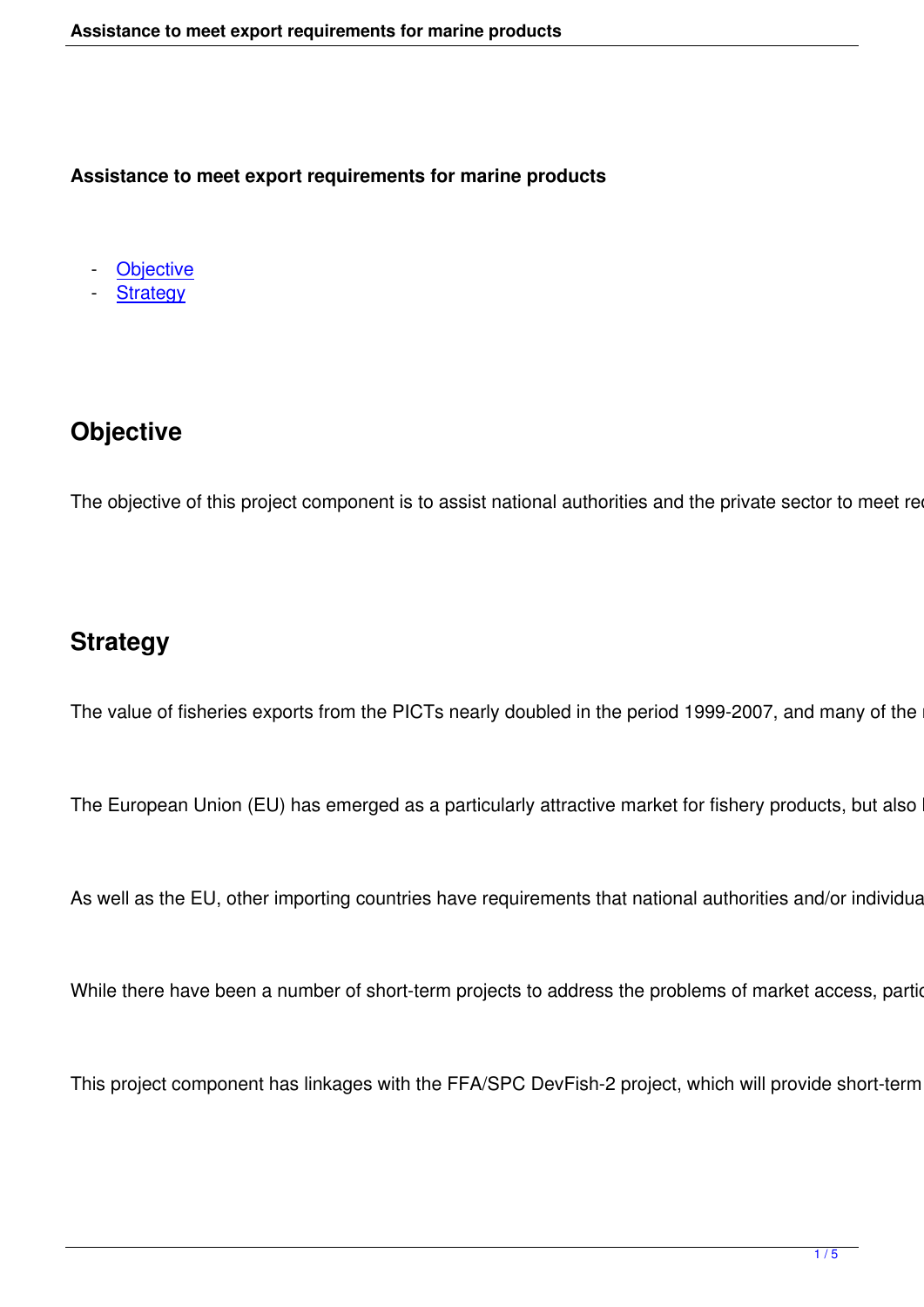[For more informatio](#top)n, please contact: Timothy Niumilengi , Fisheries Development Officer



This Program is funded **By stralian aid program** 

## **Outputs relate[d to the project](http://aid.dfat.gov.au/Pages/home.aspx)**

#### **News**

- Fish inspector training course for Competent Authorities and private fisheries enterprises, 2-22 June 2 Link

 - [Fis](http://www.spc.int/coastfish/index.php?option=com_content&view=article&id=431)h inspector training course for Competent Authorities. SPC Fisheries Newsletter #138:15. (2012) PDF Link (101kb)

- On spot check for scombroid fish poisoning on fishery products SPC Fisheries Newsletter #139:7. (20 PDF Link (108kb)

#### **Workshop**

EU-Pacific Regional Workshop on Electronic Certification of Seafood Exports - Port Moresby, Papua Link